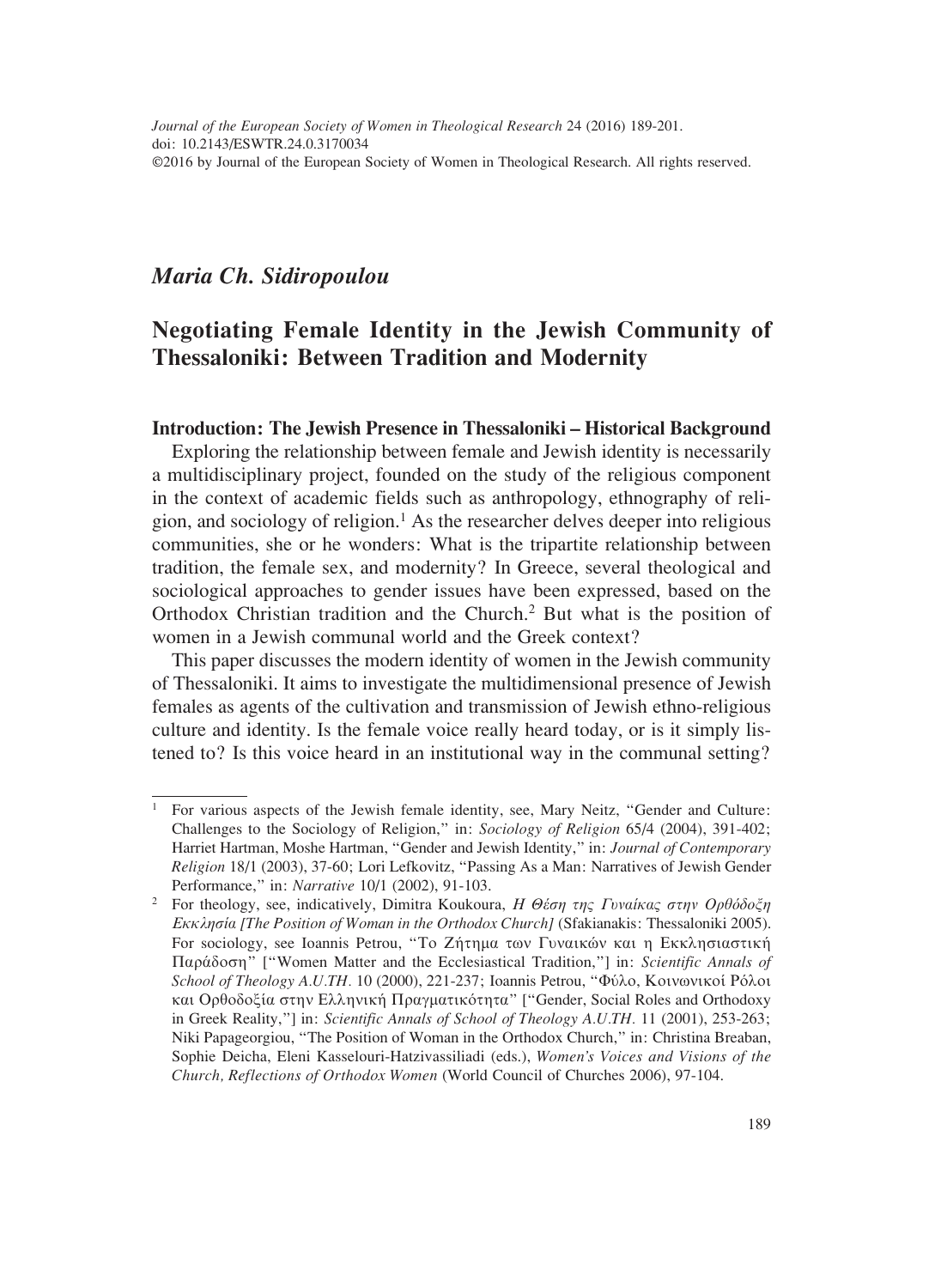What is its collective expression in the religious and communal milieu, and how does it manifest itself within the community and outside of it?

The delineation, highlighting, and interpretation of the unique features of the contemporary female Jewish identity are made possible through observation of their daily lives, including their customs, worship, and communal lives. To achieve this end, this presentation will be based on empirical data from fieldwork conducted as part of an ongoing research.

At the outset of our historical overview of the Jewish presence in Thessaloniki, we should note that despite the initial existence of four ethnic groups of Jews – the Romaniotes (316-140 BCE, from Alexandria, Egypt), the Ashkenazim (1376-1470, from Central Europe), the Italiotes (1536, from Italy) and the Sephardi/Sephardim (1492-93, from the Iberian Peninsula) – the dominant identity is Sephardic, or Judaeo-Spanish.3

On 31 March 1492, following the famous Alhambra Decree, the Catholic monarchs of Spain ordered all Jews to leave the country. From the end of the 15<sup>th</sup> century and into the 16<sup>th</sup>, Sephardic Jews arrived in the Ottoman Empire, leading to the so-called "golden" period for Thessalonian Judaism, at the intellectual-religious, professional, and economic levels.4

In the following centuries, in the Eastern European world – as opposed to the Western European one – female identity was shaped not only within the confines of the house, but also by the local culture, by women's matrimonial status, and by their social class.<sup>5</sup> At the same time, however, indigenous women in the Western European world occupied themselves primarily with activities related to their family and household environment. This includes the extroverted Sephardic newcomers who originated from a different cultural background and, unlike their coreligionists in North Africa, the Near and Middle East, were not bound by an autocratic understanding of their husband's role.6

<sup>3</sup> See Joseph Nehama, *Ιστορία των Ισραηλιτών της Σαλονίκης [History of the Jews of Salonika]* (University Studio Press: Thessaloniki 2000), A', 77, 131, 115, 167-168.<br><sup>4</sup> Nehama, *History of the Jews of Salonika*, 115, 301.

<sup>&</sup>lt;sup>5</sup> See Lisa Pine, "Gender and Holocaust Victims: A Reappraisal," in: *Journal of Jewish Identities* 1/2 (2008), 121-141, here 124-125.

<sup>6</sup> See Rena Molho, *Οι Εβραίοι της Θεσσαλονίκης, 1856-1919: Μια Ιδιαίτερη Κοινότητα [The Jews of Thessaloniki, 1856-1919: A Special Community]* (Themelio: Thessaloniki 2001), 152; John Megas, *Ενθύμιον από τη Ζωή της Εβραϊκής Κοινότητας - Θεσσαλονίκη 1897-1917 [Souvenir from the Life of the Jewish Community - Thessaloniki 1897-1917]* (Capon: Athens 1993), 5.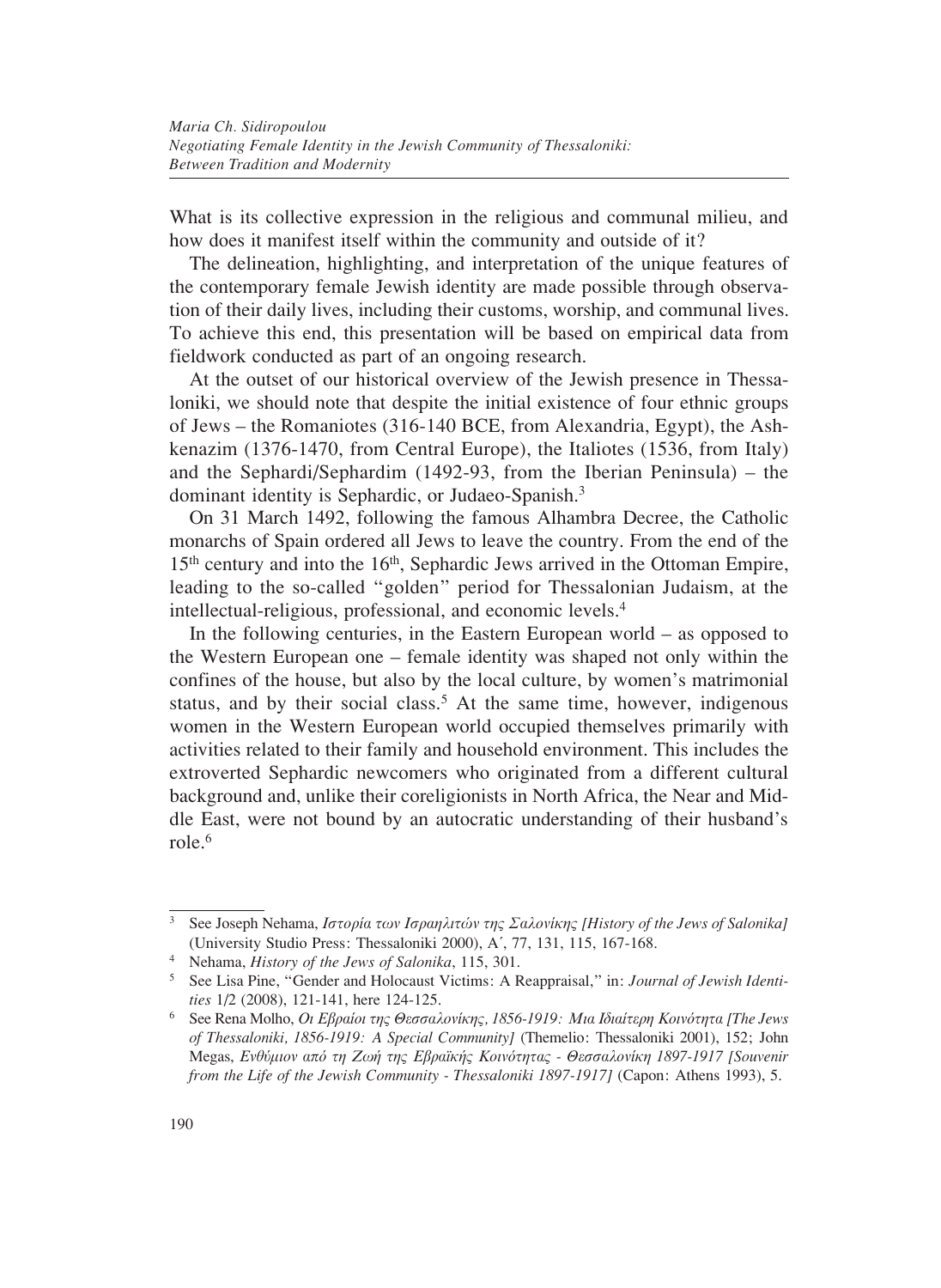In spite of a crisis in the  $17-18$ <sup>th</sup> centuries,<sup>7</sup> the Jewish Community rose to prominence again from the middle of the  $19<sup>th</sup>$  to the early  $20<sup>th</sup>$  century, with the modernisation of Thessaloniki and the arrival of the liberal, French-based Jewish organisation, "Alliance Israélite Universelle" [A.I.U.] in the years  $1873-1910$ .<sup>8</sup> It is worth noting that with the assistance of the A.I.U., which held the woman to be "Equal to the man, (as) his partner in life",<sup>9</sup> and in cooperation with female figures from the bourgeoisie and the community institutions, the position of the Jewish woman was redefined. Women's activities were expanded into the public sphere, particularly in education and social welfare, and the first women's faculties, professional training centres, and girls' schools were established. In some of these, women held administrative positions. Some examples include the remarkable work done by women at a private Jewish school for girls (1867), a vocational school for housekeeping (*Atelier de jeunes filles*), the Aboav orphanage for girls (1925), the "300 Ladies" association, and the Allians schools. Also of importance was the establishment of the first organised philanthropic associations,<sup>10</sup> focusing on training young girls.<sup>11</sup> In 1935, the first all-female community organisation, Vizo, was established, the social and charitable activity of which continues today.<sup>12</sup>

During these crucial years, which witnessed the annexation of the city to the Greek state (1912-1922), Jewish identity was redefined along the twin axes of national and religious identity – Greek and Jewish – as the result of the official recognition of the Jewish Community by the Greek state (1920).<sup>13</sup> The Jewish

<sup>7</sup> See Albert Nar, *Κείμενα επί Ακτής Θαλάσσης [Texts on Sea Coast]* (University Studio Press/ Ekfrasi: Thessaloniki 1997), 87; Albert Nar, "Κοινωνική Οργάνωση και Δραστηριότητες της Εβραϊκής Κοινότητας Θεσσαλονίκης" ["Community Organization and Activity of the Jewish Community of Thessaloniki,"] in: Ioannis Chasiotis (ed.)*, Θεσσαλονίκη, Ιστορία και Πολιτισμός [Thessaloniki, History and Culture]* (Paratiritis: Thessaloniki 1997), A΄, 266-295, here 278-279. See further, Kostas Moskof, *Θεσσαλονίκη: 1700-1912, Τομή της μεταπρατικής Πόλης [Thessaloniki: 1700-1912, Section of a Resale City]* (Stohastis: Athens 1978), 139.

<sup>8</sup> R. Molho, *The Jews of Thessaloniki,* 82, 150-151, 186, 190, 214-215, 217, 219.

<sup>9</sup> R. Molho, *The Jews of Thessaloniki*, 151.

<sup>&</sup>lt;sup>10</sup> Philanthropic organisations such as Bienfaisance (1895), Tiféreth, and Association des Anciennes Élèves de l' Alliance (1909); See R. Molho, *The Jews of Thessaloniki*, 177; Michael Molho, *In Memoriam* (Jewish Community of Thessaloniki: Thessaloniki 1976), 29-30.

<sup>11</sup> See R. Molho, *The Jews of Thessaloniki*, 108-109, 146-154, 175-178.

<sup>&</sup>lt;sup>12</sup> Unpublished interviews with Jewish women, members of the Jewish community in Thessaloniki, May-July 2015.

<sup>13</sup> See Efi Amilitou, Dimitra Toulatou (eds.), *Εβραίοι και Χριστιανοί στη Νεότερη Ελλάδα [Jews and Christians in Modern Greece]*, Bernard Pierron, George Saratsiotis (trans.) (Polis: Athens 2004), 80, 92, 94, 101, 137, 139, 145-146, 148, 150-153.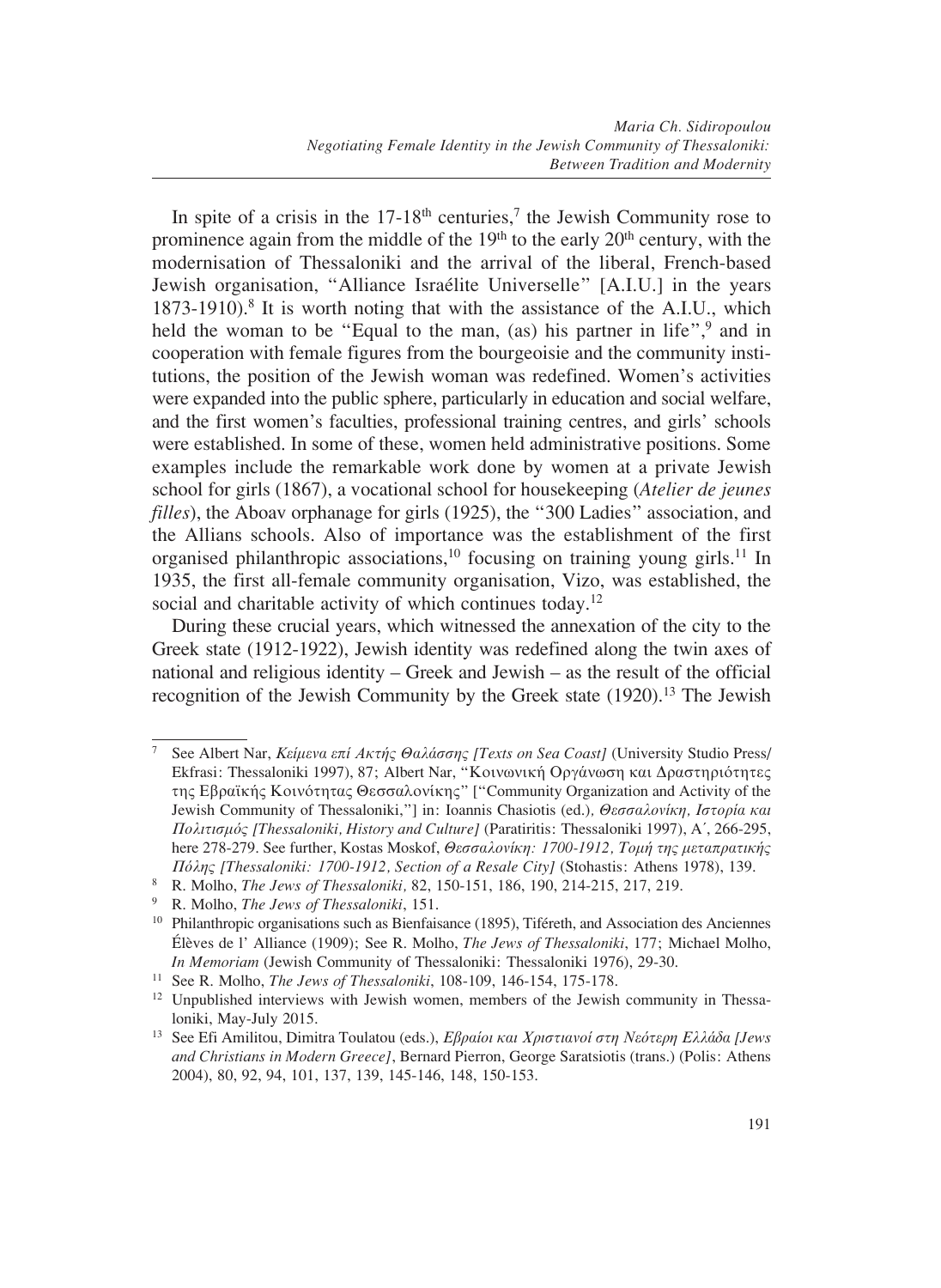population had been the majority in the multiethnic society of Thessaloniki until the arrival of the refugees from Asia Minor (1922-23). In 1944 – following the outbreak of World War II, the invasion of German troops (1941-44), and the adoption of the Nuremberg race laws by the Nazi regime  $(2 \text{ August } 1943)$  – within just six months, the vast majority of the Jewish population (around  $96\%$ , or fifty six thousand) was expelled and eventually disappeared.<sup>14</sup> Thereafter, the centre of Greek Jewry shifted to the capital of Athens, and the Jewish presence in Thessaloniki was reduced to a mere one thousand people.15

After the war, within the Jewish community but also in the broader local community of Thessaloniki, Jewish women survivors tried to rebound amidst complete social disorganisation and poverty. On the one hand, those female Greek Jewish refugees who survived the concentration camps, "thought about and longed for one thing only – returning home[...] But what is home?" they wondered.16 On the other hand, the Greek Jewish women who were rescued were suspended in a shattered postwar community, attempting to reconstruct it either through volunteer work with youth or by getting married and starting families. Admittedly, the majority of the Jewish population was dominated by a strong shift towards the ideal of marriage as the only way toward personal stability and reintegration into society. Jewish women would say, characteristically,

The two of us were the first brides who wore white wedding dresses. The ones before us were married even in robes[…] Until then, marriages were done two or three at a time[…] They were getting married to start a new life with a partner[…and] in order to endure their loneliness and unbearable grief.<sup>17</sup>

In conclusion, it is clear that the postwar Jewish female identity, under pressure from historical and social developments, has been shaped or negotiated not in terms of communal identity, but in terms of personal survival.

<sup>14</sup> M. Molho, *In Memoriam*, 351.

<sup>&</sup>lt;sup>15</sup> They were later renamed Displaced Persons (DPs). For a reconstruction of the identity of women DPs, see Margarete Feinstein, "Jewish Women Survivors in the Displaced Persons Camps of Occupied Germany: Transmitters of the Past, Caretakers of the Present, and Builders of the Future," in: *Shofar: An Interdisciplinary Journal of Jewish Studies* 24/4 (2006), 67-89.

<sup>16</sup> Rika Benveniste, *Those Who Survived* (Polis: Athens 2014), 349 [in Greek: *Αυτοί που επέζησαν*]. 17 Nina Benroubi, *Μια Ζωή Γλυκιά και Πικρή [A life Sweet and Bitter]* (Modern Horizons:

Athens 2004), 205-206 (my translation from Greek). See also Erika Kounio Amarilio, Frangiski Ampatzopoulou (eds.), *Πενήντα Χρόνια Μετά [Fifty Years Later]* (Paratiritis: Thessaloniki 1995), 158.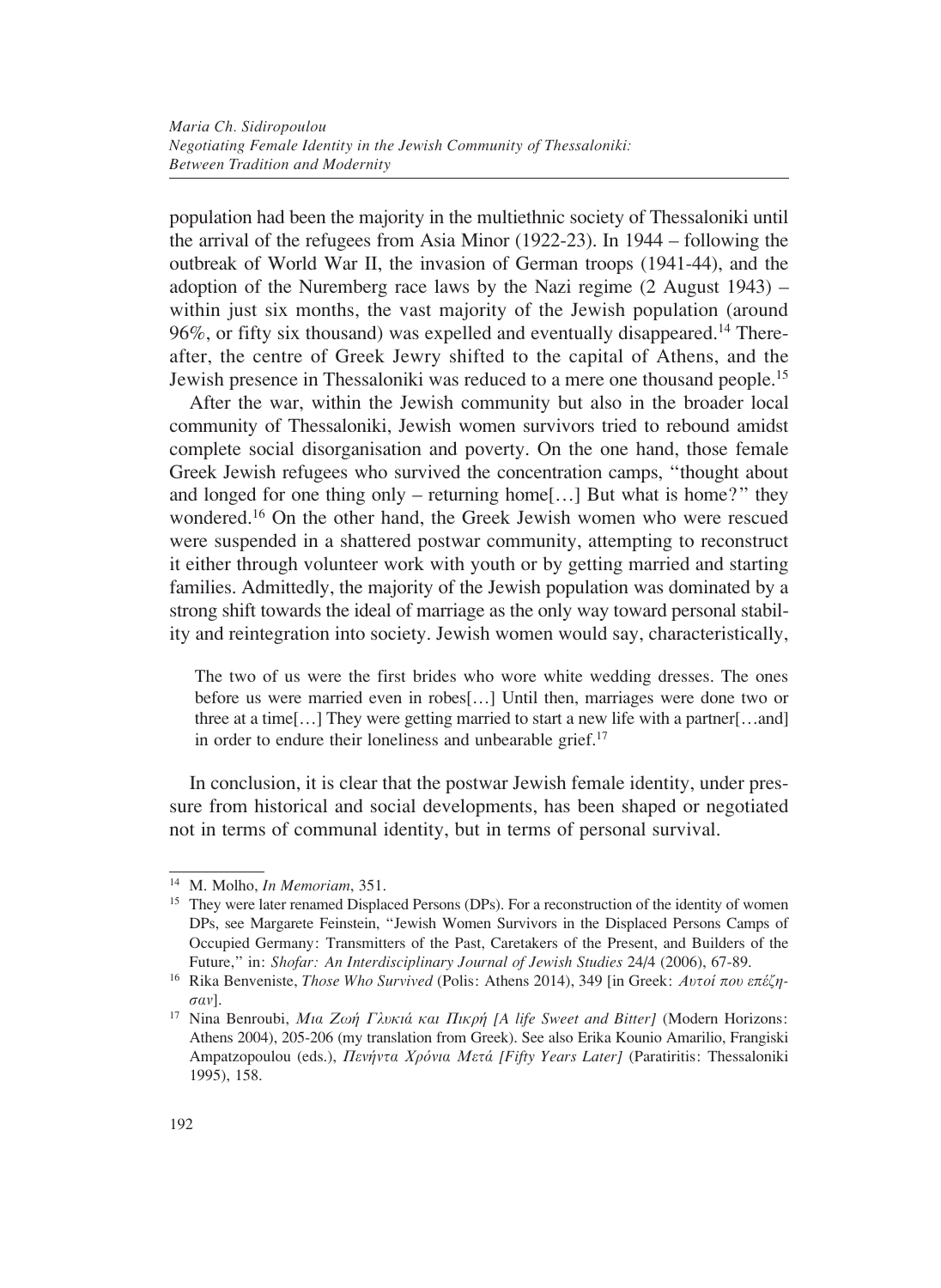## **The Role of Jewish Women in the Contemporary Jewish Community in Thessaloniki: On the Margins or Not?18**

#### *The Religious Sphere – Synagogue*

In the contemporary Jewish community in Thessaloniki, the concept of the religious sphere is identified with the word "synagogue". The religious structure is understood as a part of communal life, without completely coinciding with it. The religious element, in other words, is real, but clearly secondary, inasmuch as the synagogue, as the place of worship, does not represent for its members the whole of communal existence, but rather only a part of it: while they would never eschew it, they also do not consider it the foremost element of their collective unity.19

In today's Jewish community in Thessaloniki, Jewish women, even though they enjoy, according to rabbinical teachings, equality with men in worship and religious life, are nevertheless not able to exercise any liturgical or priestly office. Women – who, unlike men, are free from the vast majority of religious commandments (*Mitzvot*) – are limited to participation and supplication of the divine.<sup>20</sup> Even though women's religiosity is visibly weakened,<sup>21</sup> they make their presence clearly felt with their mass arrival on Friday evening, that is to say, at the lighting of the candles and the Saturday morning service, as well as on the major Jewish holidays. Unlike many other religious groups,  $22$  men often outnumber women, perhaps due to the requirement that at least ten adult men (*Minian*), not women, participate in the service. For their part, active female members describe the religious part of their lives in remarks regarding the individual level, such as "I feel proud to be born a Jew[...] It makes me stronger," and "I will defend my religious identity." At the collective level

<sup>18</sup> Title based on the book by Natalie Zemon Davis, *Women on the Margins: Three Seventeenth Century Lives* (Harvad University Press: Cambridge, Massachusetts 1997).

<sup>19</sup> See Maria Sidiropoulou, *Θρησκεία και Ταυτότητα στην Εβραϊκή Κοινότητα Θεσσαλονίκης [Religion and Identity in the Jewish Community of Thessaloniki]* (Master's Thesis) (Faculty of Theology – School of Theology A.U.TH.: Thessaloniki 2015), 86-89.

<sup>&</sup>lt;sup>20</sup> Unpublished interview with the Thessaloniki Jewish Community Rabbi, 17 October 2013.

 $2<sup>1</sup>$  The trends of religiosity are not universal. While women exhibit high levels of inclusivity in the synagogue in Ultra-Orthodox Jewish communities, in non-Ultra-Orthodox ones the levels are lower. For further, see, Paul Sullins, "Gender and Religiousness: Deconstructing Universality, Constructing Complexity", in: *American Journal of Sociology* 112/3 (2006), 838-880, here 849-851.

 $22$  For inquiries regarding the differences of gender and religious practice see Grace Davie, *Κοινωνιολογία της Θρησκείας [Sociology of Religion]*, Euaggelia Liliou, Niki Papageorgiou (trans.) (Critiki: Athens 2010), 360-367.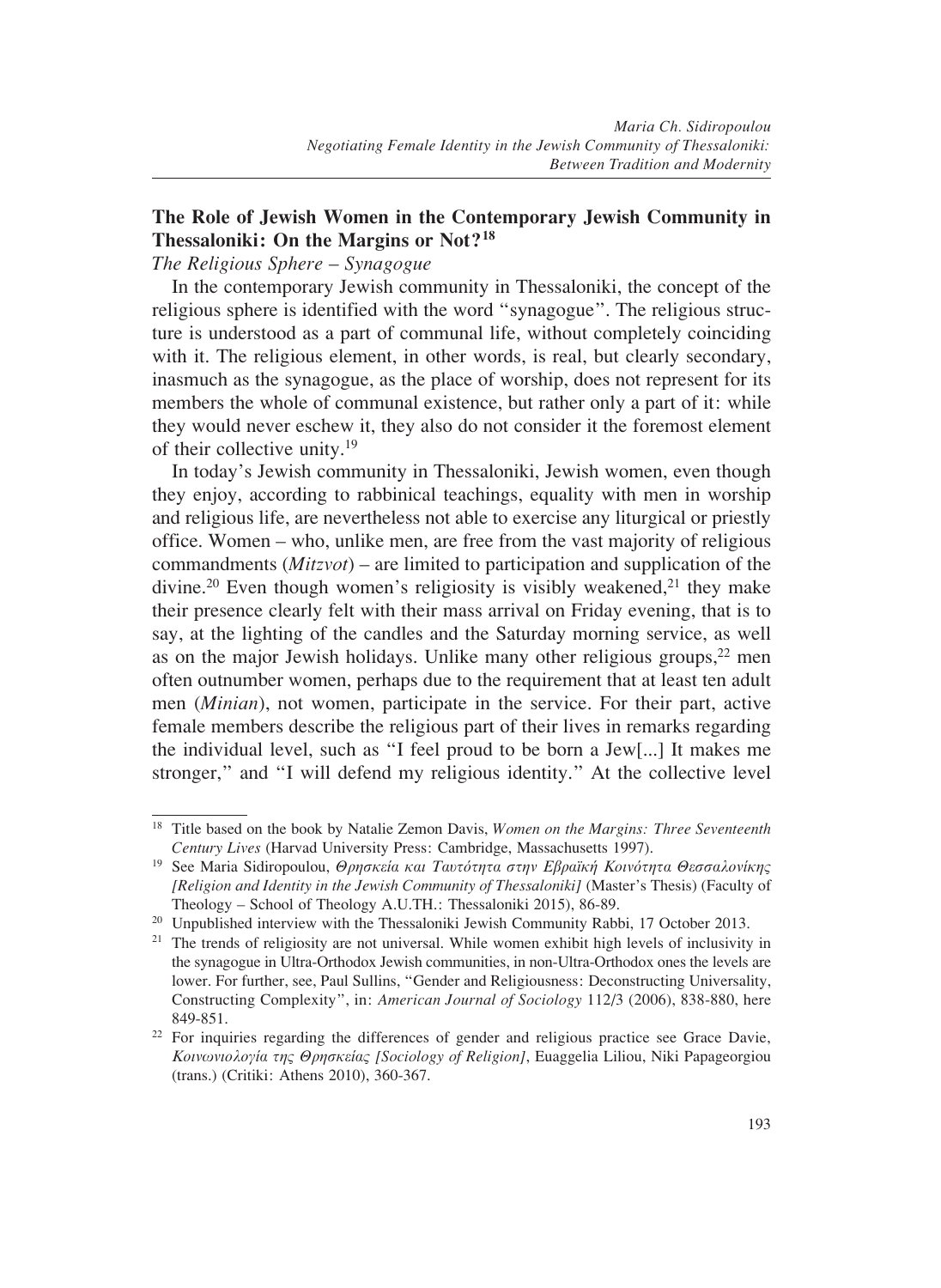however, they note that "the role of religion has waned[...] We remember it only in times of need."23

In the synagogue, the rabbi has the highest institutional post, the religious leader, surrounded by male-dominated hierarchical positions such as that of the cantor (*Hazan*). The female roles are informal, silent, and non-institutional, but nevertheless important, since they contribute significantly and in various ways to the transmission of Jewish tradition. Jewish women, even if they are secular, socially networked, and integrated into local society, have never renounced their traditional role; in the synagogue, they are voluntarily entrusted with strengthening the Jewish element of the remaining members' identity. They offer valuable assistance with the liturgical and practical needs at the daily sacred services and immediately after their conclusion at the blessing (*Kiddush*), as well as in sacred ceremonies (marriage, circumcision, *bar-* and *bat-mitzvah*, memorials), always keeping the dietary regulations (*Kosher*).24

In sum, within the realm of the synagogue, one can easily observe the informal yet traditional female presence and active engagement as a unifying element and cultural conveyor of their religious, Judaic heritage.

#### *The Communal Sphere: Collective Actions by Women*

Undoubtedly, in the field of contemporary social reality and modern society, the role of the female sex is often understood as fixed and given. On a practical level, however, the enjoyment of this status quo is due to the endless struggles of women's movements, which began in the United States and Europe. Human rights for women, their entrance into the labor force, and the securing of their civil rights led to the improvement of women's position, inasmuch as, from the inertia of the pre-modern period, women have come to assume a tangible role and now share in public benefits. These reforms have also impacted the religious sphere, where women have claimed equal participation in the administrative, institutional positions of their respective bodies.<sup>25</sup>

In the early 1960's in the United States, just after the beginning of the second feminist movement, Jewish women seeking equality became the institutional

<sup>&</sup>lt;sup>23</sup> Unpublished interviews with Jewish women, members of the Jewish community in Thessaloniki, May-July 2015 (Here and henceforth, my translation from Greek).

 $24$  Ibid.

<sup>25</sup> See Ioannis Petrou, *Κοινωνιολογία [Sociology]* (Vanias: Thessaloniki 2007), 295-300.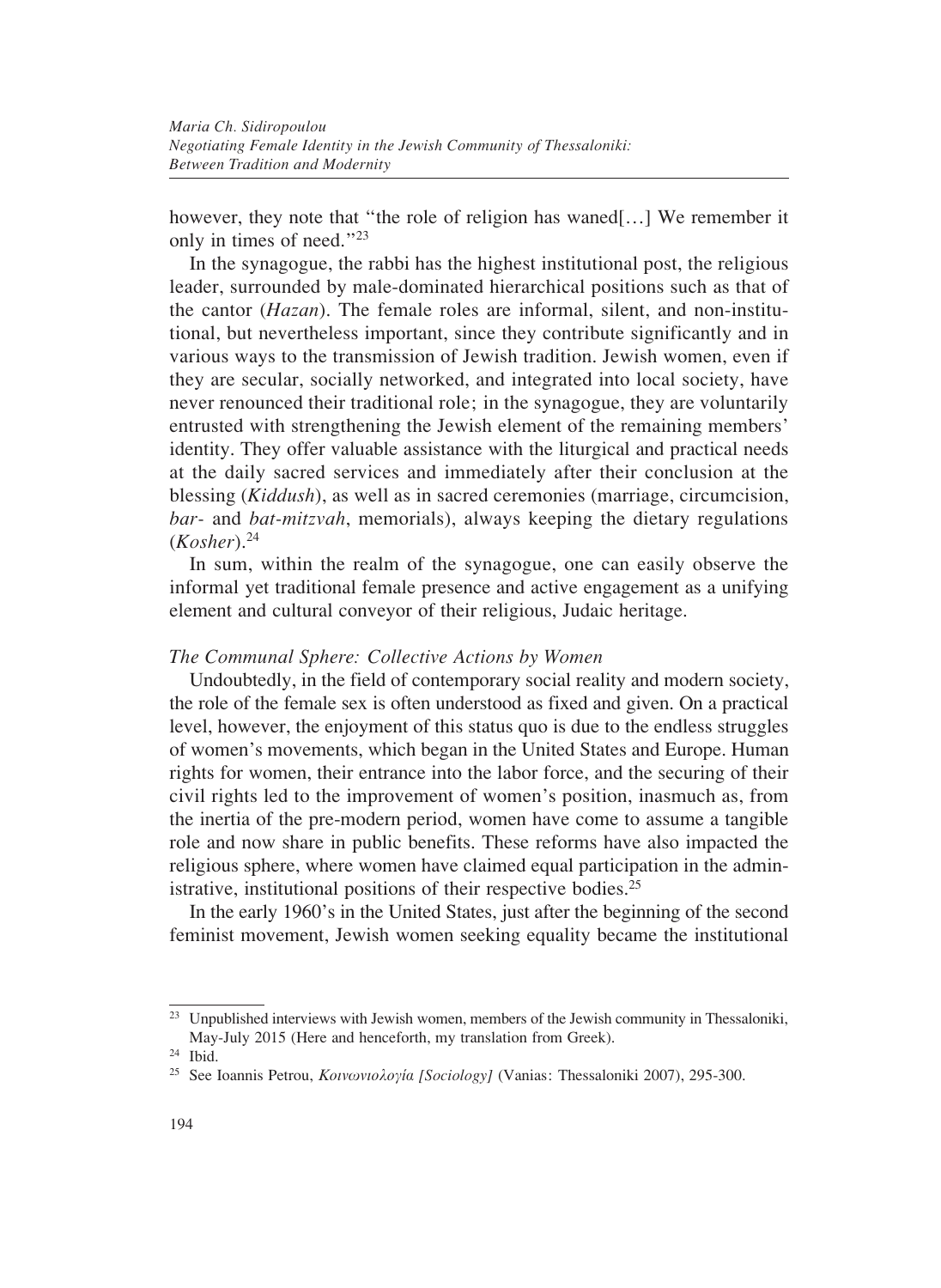transformers of communal and public Judaism.26 In other words, they began to actively occupy themselves with communal Judaic life, concentrating on aspects of their religious, ceremonial, ritual, and educational life, inside and outside of both their synagogue and their community, in the social and public sphere. Decades later, this activist wave of multi-faceted and impressive Jewish communal activity reached Europe through Westernised Jewish women, in the form of collective, charitable, and cultural initiatives. $27$ 

Indeed, in Thessaloniki, the individualistic aspect of Jewish, religious faith, in connection with the prevailing anthropocentric, communal forms of activity, shifted the centre of attention from the religious arena to the communal and cultural one. In a communal context of coexistence, what then is the role of the Jewish women of Thessaloniki? Is it institutional or non-institutional? Are they the clear protagonists of communal life, or its unsung heroines? Are there organised groups that represent only women's perspective? If so, what are the areas of activity of the women in Jewish communal life? What is their goal, and what impact do they have?

Nowadays, the aim of the Jewish community in Thessaloniki is, primarily, to serve the needs of its members at the communal, extra-communal, and social levels of life, and secondarily, to maintain and reshape their ethnoreligious and ethno-cultural identity. Communal operations are founded within a secular rather than a religious system and run mainly by institutional community personnel, but also by decision making bodies such as committees and councils, in which women also participate in institutional capacities. The community is seen as a multivalent centre with a multifaceted character, the most important task of which is to strengthen the sense of belonging, solidarity, and cohesion of its members. Few are the members who completely identify with the community; others regard it as part of their lives; and nearly everyone perceives it as a reference point in difficult times.28

The contemporary Jewish females of Thessaloniki may not have as radical a presence as other Jewish women of the West. In the United States, Europe, and to a lesser extent Israel, various trends among Jewish women, such as

<sup>&</sup>lt;sup>26</sup> For an autobiography of a Jewish woman in the United States after 1960, see Rebecca Walker, *Black, White and Jewish* (Riverhead Books: New York 2002).

<sup>&</sup>lt;sup>27</sup> See Sylvia Barack Fishman, "Women's Transformations of Public Judaism: Religiosity, Egalitarianism, and the Symbolic Power of Changing Gender Roles", in: *Studies in Contemporary Jewry* 17 (2001), 131-155.

<sup>28</sup> Sidiropoulou, *Religion and Identity*, 78-85.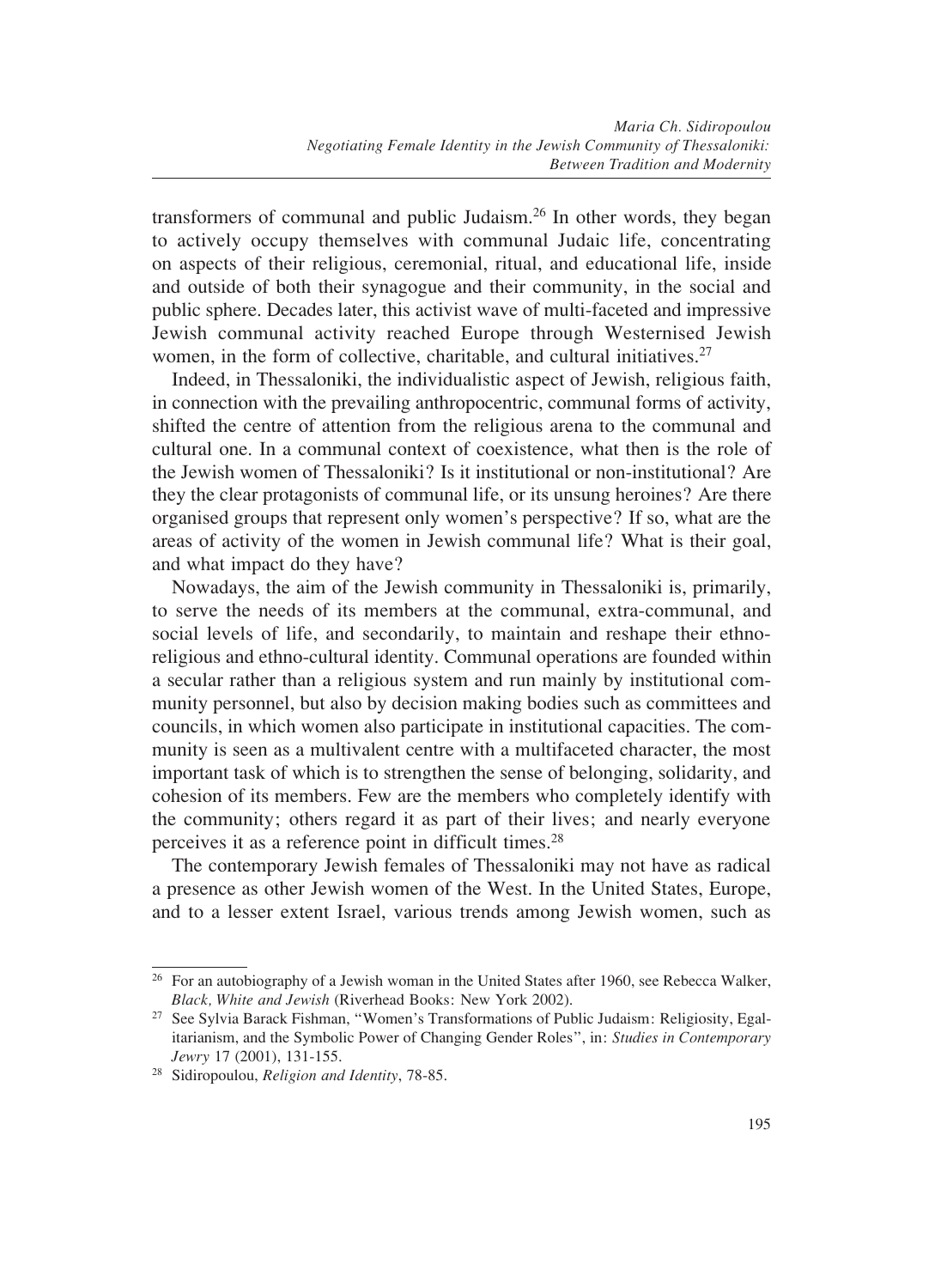"secular" (*Hiloni*), "traditionalist" (*Masorti*), "religious" (*Dati*), and even "ultra-orthodox" (*Haredi*) are taking shape in both conservative and reform environments. At the same time, one finds fundamentalist voices within their communities, focusing on biblical reforms of the sacred law or on feminist, charitable, and religious groups and movements (some including women rabbis and others not).29

In contrast, the Jewish women of Thessaloniki are embedded in valuesystems shaped by earlier structures. Thus, despite living in modern society, they are characterised by a unique community dynamic. These Jewish women, either through their religious space – namely, the synagogue – as mentioned above, or through communal action, $30$  are convinced of the unbroken cultural unity of their Sephardic tradition and thus try "To be the editors[...] of Judaism to their children, and to make memories for them."31

Women's contribution to the communal arena takes place both formally and informally. Their formal contribution is manifested in staffing communal positions, such as community council and communal organisations. A the same time, however, the core of women's interest lies in many informal and

<sup>&</sup>lt;sup>29</sup> For the United States, see Charlotte Elisheva Fonrobert, "Gender Identity in Halakhic Discourse," in: *Jewish Women's Archive* (2009). (http://jwa.org/encyclopedia/article/gender-identity-inhalakhic-discourse, 14 October 2015); Lauren Markoe, "Women Rabbis are Forging a Path Outside Denominational Judaism," in: *Religion News Service* (2015). (http://www.religionnews. com/2015/04/08/women-rabbis-forging-path-outside-denominational-judaism, 14 October 2015). For Europe, see Paula Hyman, "Gender and the Shaping of Modern Jewish Identities," in: *Jewish Social Studies* 8/2-3 (2002), 153-161; Chia Longman, "'Not Us, but You Have Changed!' Discourses on Difference and Belonging among Haredi Women," in: *Social Compass* 54/1 (2007), 77-95. For Israel, see Yaacov Yadgar, "Gender, Religion, and Feminism: The Case of Jewish Israeli Traditionalists," in: *Journal for the Scientific Study of Religion* 45/3 (2006), 353-370; Menachem Friedman, *The Haredi (Ultra-Orthodox) Society – Sources, Trends and Processes* (The Jerusalem Institute for Israel Studies: Jerusalem 1991). For Jewish Arab Feminist activist organisations, see Ruth Halperin Kaddari, Yaacov Yadgar, "Between Universal Feminism and Particular Nationalism: Politics, Religion and Gender (in) equality in Israel," in: *Third World Quarterly* 31/6 (2010), 905-920, here 913-915, 917. For a review of Jewish biblical issues, see Blu Greenberg, "Female Sexuality and Bodily Functions in the Jewish Tradition," in: Jeanne Becher (ed.), *Women, Religion and Sexuality* (WCC Publications: Geneva 1990), 1-44.

<sup>&</sup>lt;sup>30</sup> For such surveys, see Harriet Hartman, Moshe Hartman, "Jewish Identity and the Secular Achievements of American Jewish Men and Women," in: *Journal for the Scientific Study of Religion* 50/1 (2011), 133-153.

<sup>31</sup> Sylvia Barack Fishman, Daniel Parmer, *The Gender Imbalance in American Jewish Life* (Brandeis University – Maurice and Marilyn Cohen Center for Modern Jewish Studies – Hadassah Brandeis Institute: Massachusetts 2008), 75.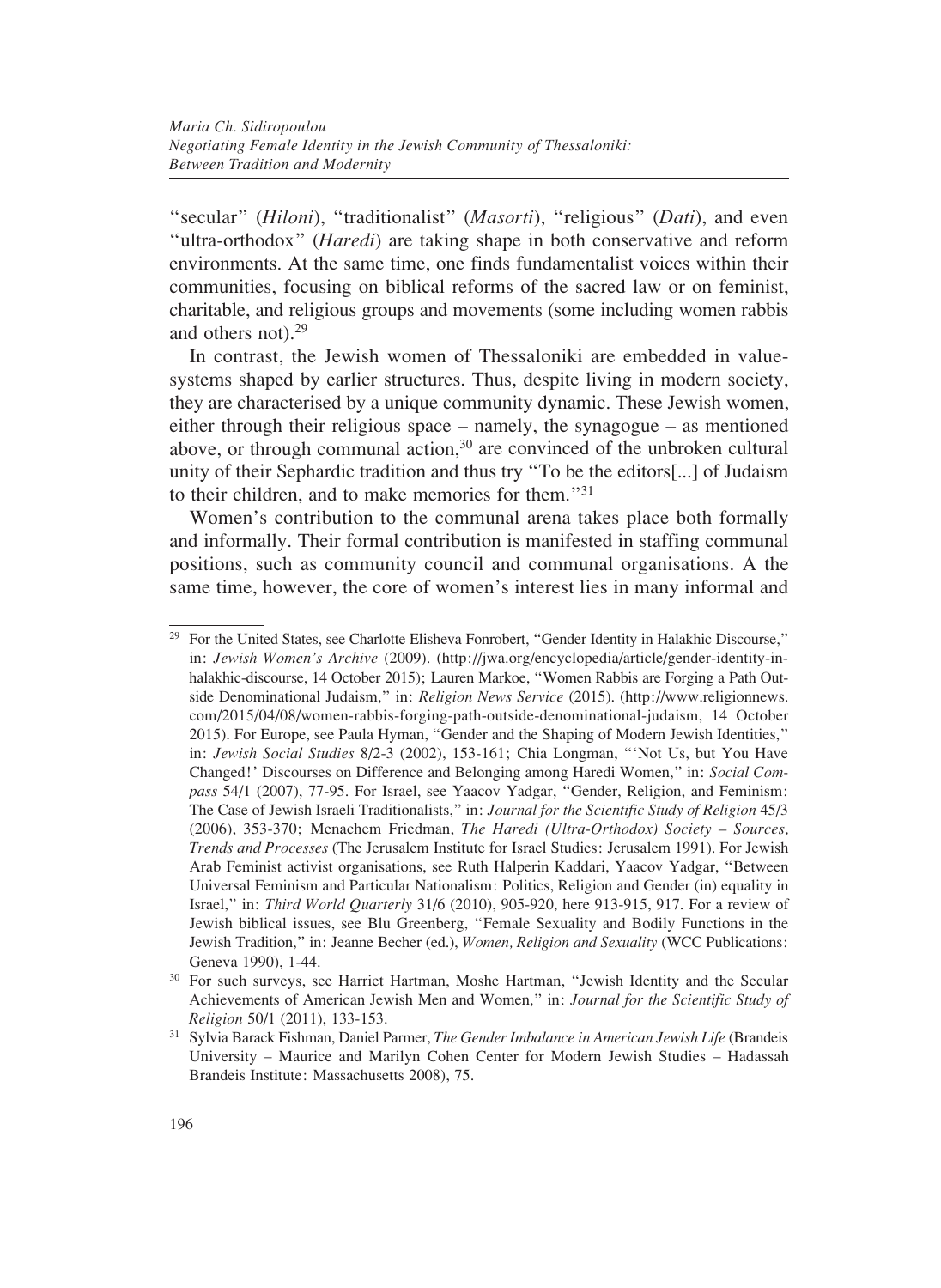non-institutional levels of Jewish life, such as the area of religion, dietary habits (*Kosher*), education, building relationships with Jewish youth around Greece, and finally, offering charity and social work. More specifically, the voluntary female contribution takes place both inside and outside the community, in frames such as a youth camp run by female members of the Jewish Youth of Greece [J.Y.G.]; a Jewish school providing catechism and information on the Jewish religion; communal charitable organisations and initiatives; the "Greece Israel" association; a Jewish choir; events for showcasing Sephardic music and cuisine; and, finally, commemorations of the Jewish Genocide.<sup>32</sup>

Furthermore, two entirely female charitable associations, the longstanding Vizo and the newer Ziv, are tasked with the preservation and conservation of Jewish cultural heritage. Women, approximately over seventy years of age, participate in Vizo, while women over twenty eight are involved in Ziv. The institutional structure of the two organisations is composed of one president, one treasurer, one secretary, and of course Jewish females as members. Their missions are philanthropic, such as supporting the poor or "those who have substantial needs" inside and outside the community (as in greater Thessaloniki), as well as Israel. It is therefore clear that, while these women's organisations are Jewish, their sphere of activity is multidimensional, since it includes the whole social fabric of the city.33

Despite these women's obvious and varied activities, they voice the belief that "we could have more members, and we could do more both inside and outside the community." The majority of young women involved participate in the events organised by J.Y.G., while the majority of older women, roughly between forty and seventy five, is entrusted with the preservation of customs, tradition, and Jewish cultural heritage.34

It may thus be concluded that women, with their communal activities, are the ethno-cultural forwarders and carriers of Jewish, Sephardic heritage, since they are the ones disseminating and transmitting the torch of their tradition to younger and future generations.

<sup>&</sup>lt;sup>32</sup> Unpublished interviews with Jewish women, members of the Jewish community in Thessaloniki, May-July 2015.

<sup>33</sup> Ibid.

<sup>34</sup> Ibid.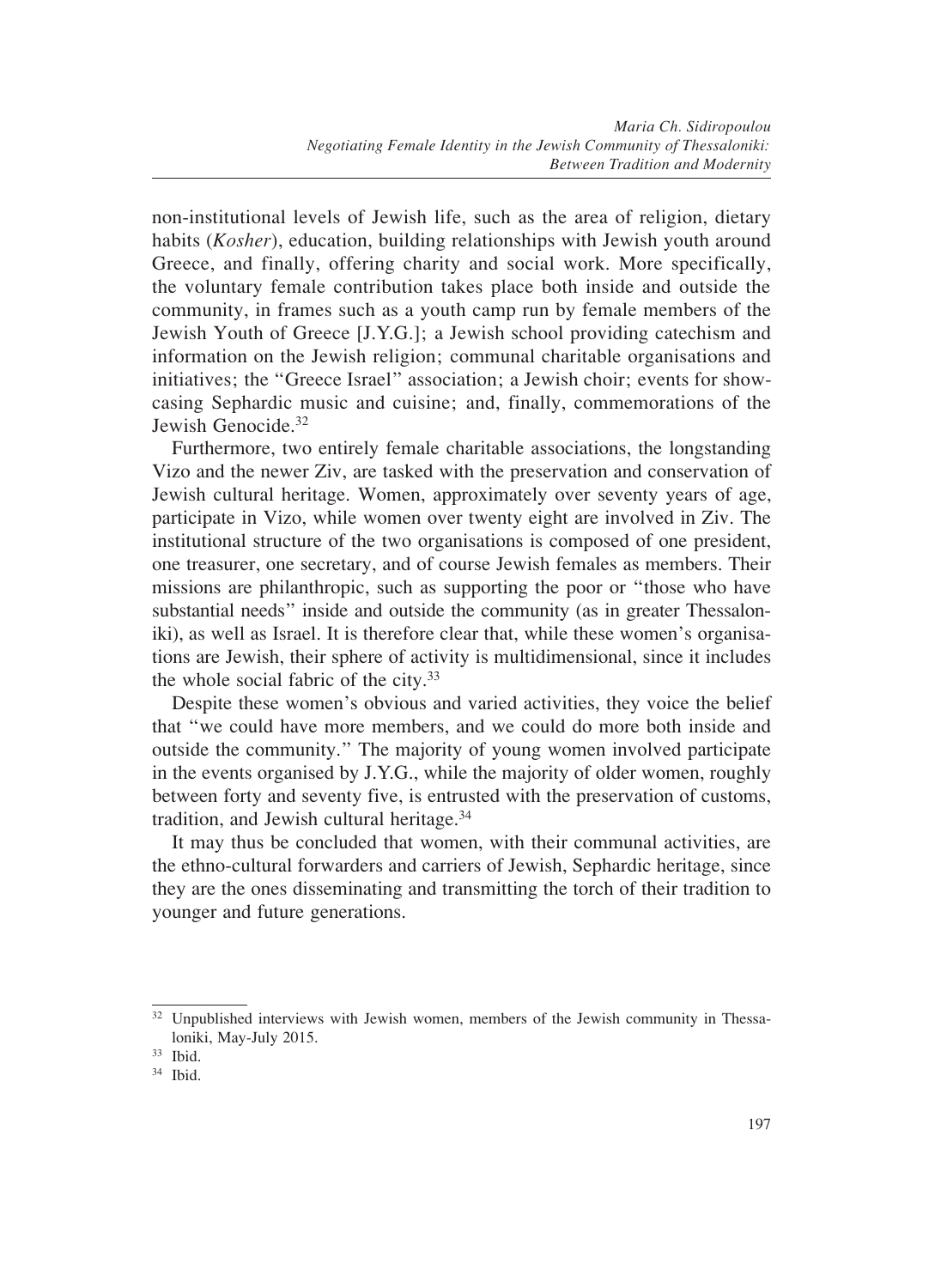## **Mapping a Female Jewish Identity: Self-Consciousness and Self-Determination**

It is commonplace that in the contemporary realm of late modernity, notable and paradoxical circumstances can suddenly change the identities of communal subjects involved. This is in combination with general socio-politicoeconomic reforms. In other words, in urban living, the demands of the times may mutate and replace former traditional components of the identity construction with individualistic actions of a collective nature and a "local culture."<sup>35</sup>

This section examines the contemporary identity of Jewish women, with the Jewish community of Thessaloniki as the case in point. Under what conditions do Jewish women operate today, in both the communal and broader social realm? And how is their identity defined?

To answer this, one must first determine the components of modern, Jewish female identity. One is her direct and indirect roots: the elements of religion and ethnicity, namely Jewish religious identity, on the one hand, and the more recent Judaeo-Spanish or Sephardic roots from the Iberian Peninsula on the other hand. At the same time, a decisive role in female self-definition is played by tradition, manners, and customs, as regarding Jewish holidays for instance, by the Sephardi language (Judezmo or Ladino), and by the recent traumatic event of the Holocaust 36

A second component is these women's self-definition. The current research has made clear that the Jewish women of Thessaloniki see themselves today as having a dual identity, determined by their ethno-religious and national roots. The majority express their Greek citizenship and their Judaic faith by referring to themselves as "Greek Jews," or, to a lesser extent, as "Jewish Greek," or "Greek, non-religious Jews." The terms of their Greekness and Jewishness are therefore fully incorporated and reflected within their female self-understanding. The only instances in which individuals declare first their religious affiliation – with an obvious intent to defend it – and only second their national affiliation are when individuals of other faiths from outside the community ask about their religious identity. This happens, for instance, when others – usually Greek Orthodox Christians – assume that these Jewish women

<sup>35</sup> See Christos Tsironis, *Globalization and Local Communities* (Vanias: Thessaloniki 2007), 74-76 .

<sup>&</sup>lt;sup>36</sup> Unpublished interviews with Jewish women, members of the Jewish community in Thessaloniki, May-July 2015.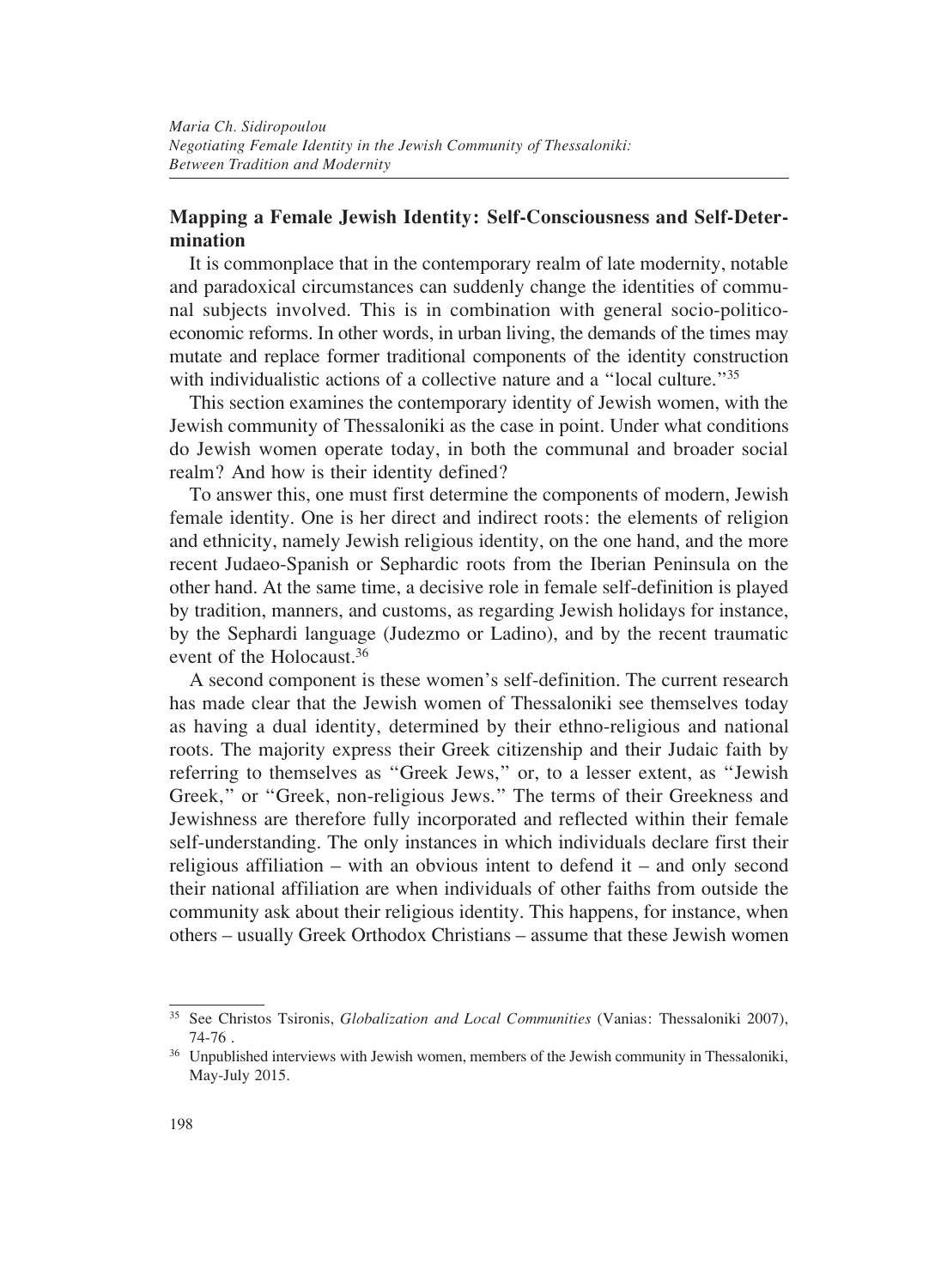are themselves also Orthodox Christians, or when they ask why they have non-Christian names.37

Generally speaking, Jewish women appear integrated into the Greek social network and environment. All seem to have developed friendly interpersonal relationships with members of other faiths, people from outside the community as well as secular co-citizens, while a considerable portion have contracted mixed marriages, which may be seen as an indication of their smooth integration into Thessalonian society. The vast majority of Jewish women interviewed believe that their Greek identity is inextricably tied to their religious one. In several cases, the only difficulty lies in the identification of Greekness with Orthodox Christianity, particularly among the younger generations, where one observes an obvious and strong connection with the modern state of Israel.<sup>38</sup>

Nevertheless, there is a strong sense of belonging to the local community of Thessaloniki. This may be explained by the fact that the women's dynamic activities often make them ambassadors of good will. They communicate in various ways with those outside their community in terms of reconciliation and a genuine desire for fellowship. In fact, this good will is often given institutional approval, with the recognition of their local, municipal, and private contributions to society.39 It is worth noting that modern women researchers studying Ultra-Orthodox, Jewish female issues insist on discussing matters of women's identities outside the borders of their communal existence, in order to open them up and aid in the success of their communal activities as agents of their tradition.40

In conclusion, the Jewish female identity is able to maintain an active dialogue with the present. Preserving national (Greek) characteristics, ethno-local, and religious (Judaic) traits, women shape their identity both inside and outside the communal grid through cultural activities that promote their female Sephardic cultural basis, as well as through charitable acts. The purpose of this philanthropy, as they themselves – as Greek Jews – describe it, is "the common good (which springs) from our inner world to the outer world."41

<sup>37</sup> Ibid.

<sup>38</sup> Ibid.

<sup>39</sup> Ibid.

<sup>40</sup> See Chia Longman, Gila Schnitzer, "At Home in the Diaspora: Judaism, Gender and Globalization," in: Erik Eynikel, Aggeliki Ziaka (eds.), *Religion and Conflict* (Harptree Publishing: London 2011), 307-318, here 316.

<sup>41</sup> Ibid.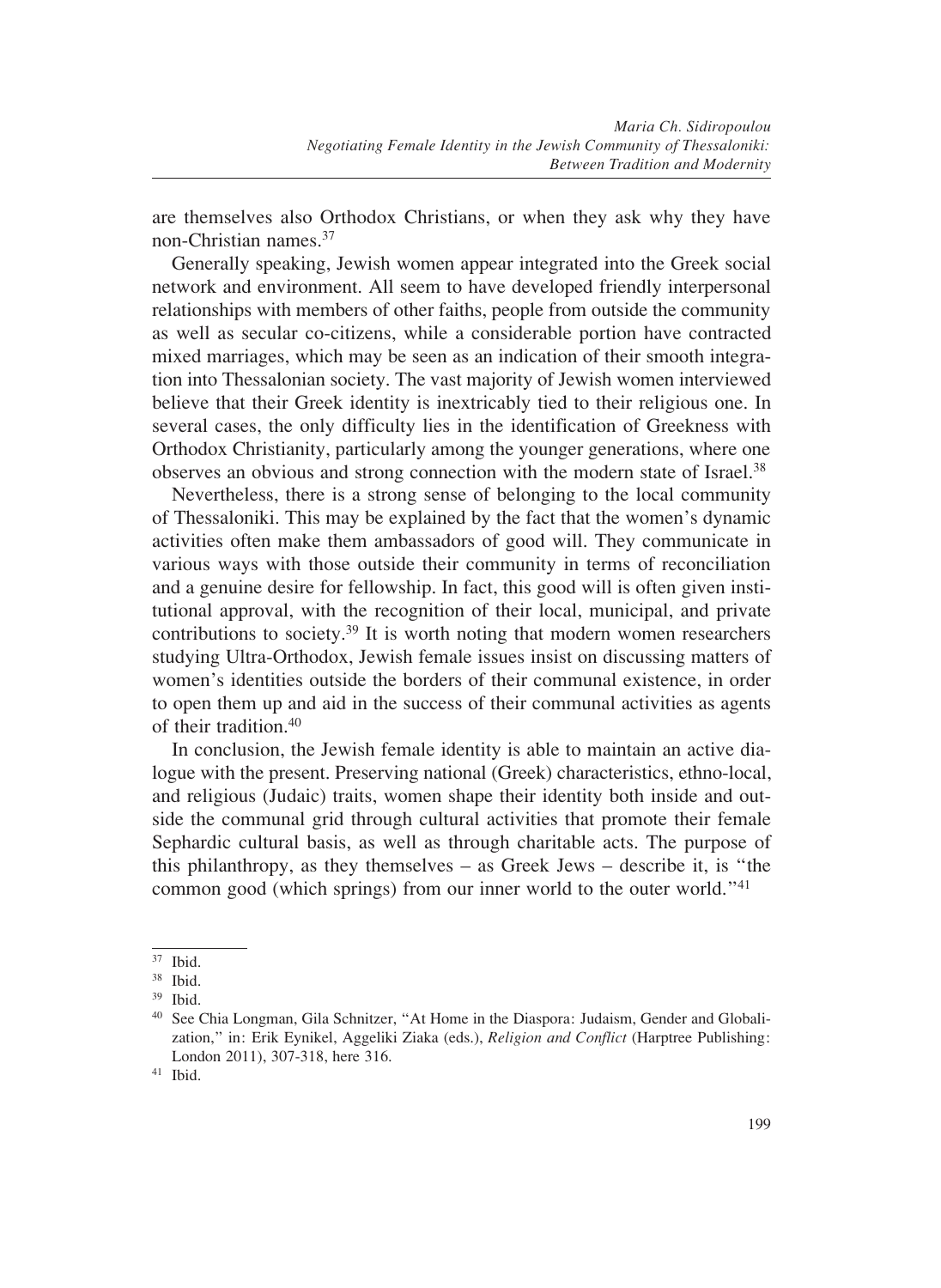Of course, the transmission of their Jewish cultural tradition to younger generations is particularly important to these women. Today, the Greek Sephardim Jewish women act as the cultural transmitters, the last guardians, and the custodians of their Sephardic-Jewish ethno-religious heritage in the Greek reality of Thessaloniki. As they themselves have noted, "it is the favorite part of my life, which I want to pass on to my children, and that is why we are all trying to preserve that which could be lost."<sup>42</sup>

### **Conclusion**

This overview of Jewish women's presence and identity has allowed us to draw the following conclusions within two spatio-temporal and socio-political frameworks: the earlier, traditional world of pre-modern society and communal Jewish female identity on the one hand, and the later, current world, which is defined by the gradual, highly innovative emergence of the Jewish woman and her transition into the public sphere.

In the modern era, always faced with the danger of community members completely assimilating in the broader culture, the primary goal of Jewish women's active and multifaceted presence and their communal and social contributions, is the transmission of their Jewish cultural tradition to the younger generations. With the exception of the two wholly-female institutions mentioned above, female identity and activity – unlike that of men – largely operates in an informal communal way; it is not institutionally recognised by its religious or communal leaders, and behaves in a way that vacillates between tradition and modernity.

Thessaloniki, due to its geopolitical position, has functioned as a crossroad of many people and many religions. In particular, the Jewish presence reached its apogee during the Ottoman period (15th-20th Century). Over the past hundred years, after the official annexation of Thessaloniki to the Greek state, the identity of the Jews changed. Despite the numerical weakness of the old ethno-religious Jewish community during its annihilation in the years 1941-44, today, once again, Jews claim a place in the city life. This paper will focus on the contemporary Jewish female presence in Thessaloniki. On the one hand, Jewish women have their own role contributing in various ways to the maintenance, transmission, and reproduction of their particular ethnoreligious identity. On the other hand, they negotiate their active role in the modern Greek society. In other words, the author investigates the ways

 $42$  Ibid.